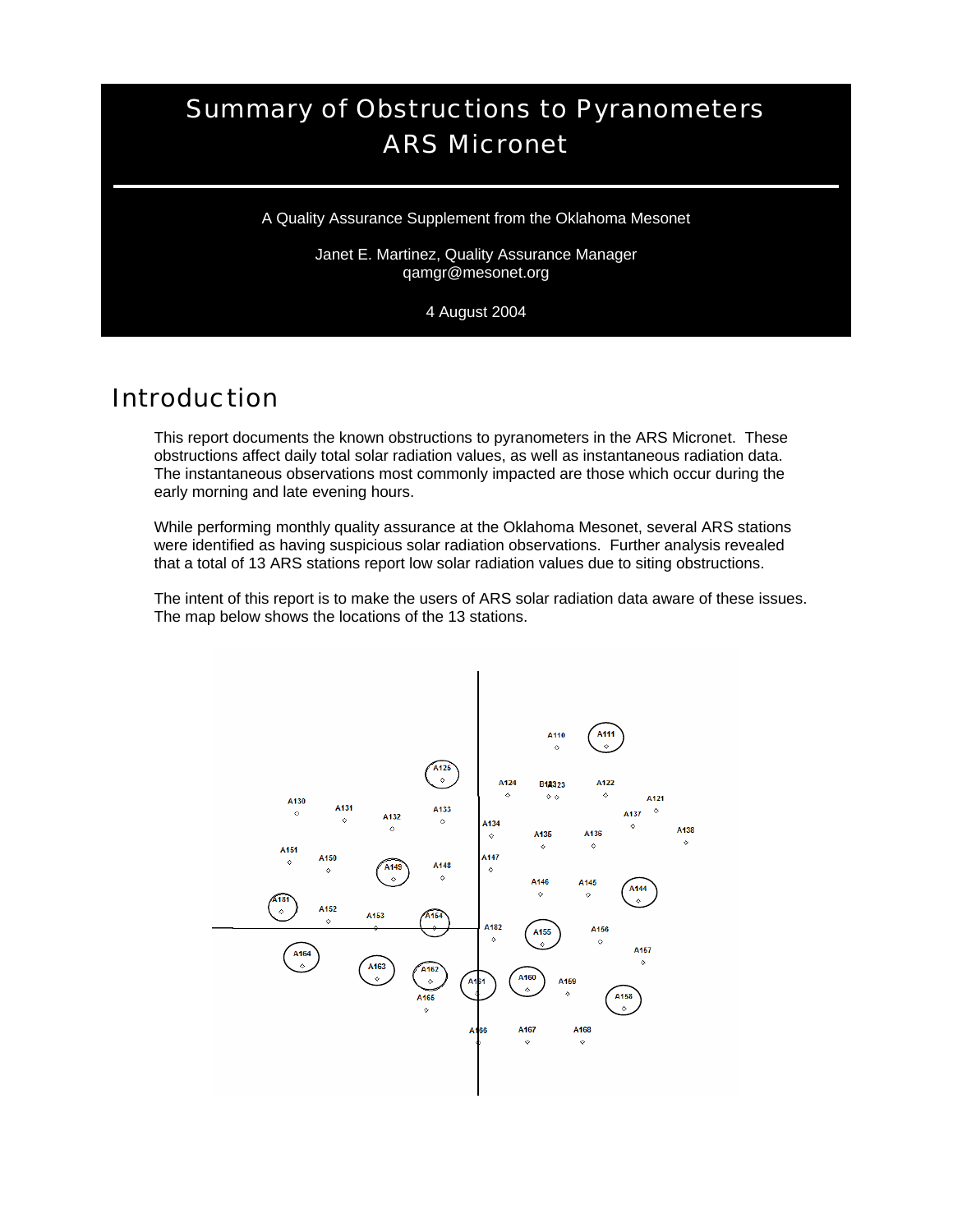# Data Analysis

Each of the 13 ARS station's solar radiation data was analyzed in detail. This report includes time series plots for the first 5 stations and panoramic pictures for all 13 stations.

The time series plots that follow show solar radiation on two consecutive clear days (19-20 Nov 2003). The data from each obstructed station is compared to that from A153 (a site with unobstructed solar radiation observations).

#### A125

Solar radiation observations from A125 exhibit a low bias for the first few hours of daylight.



The panoramic pictures below show obstructions on the eastern horizon at A125 that result in low measured values of radiation during sunrise.



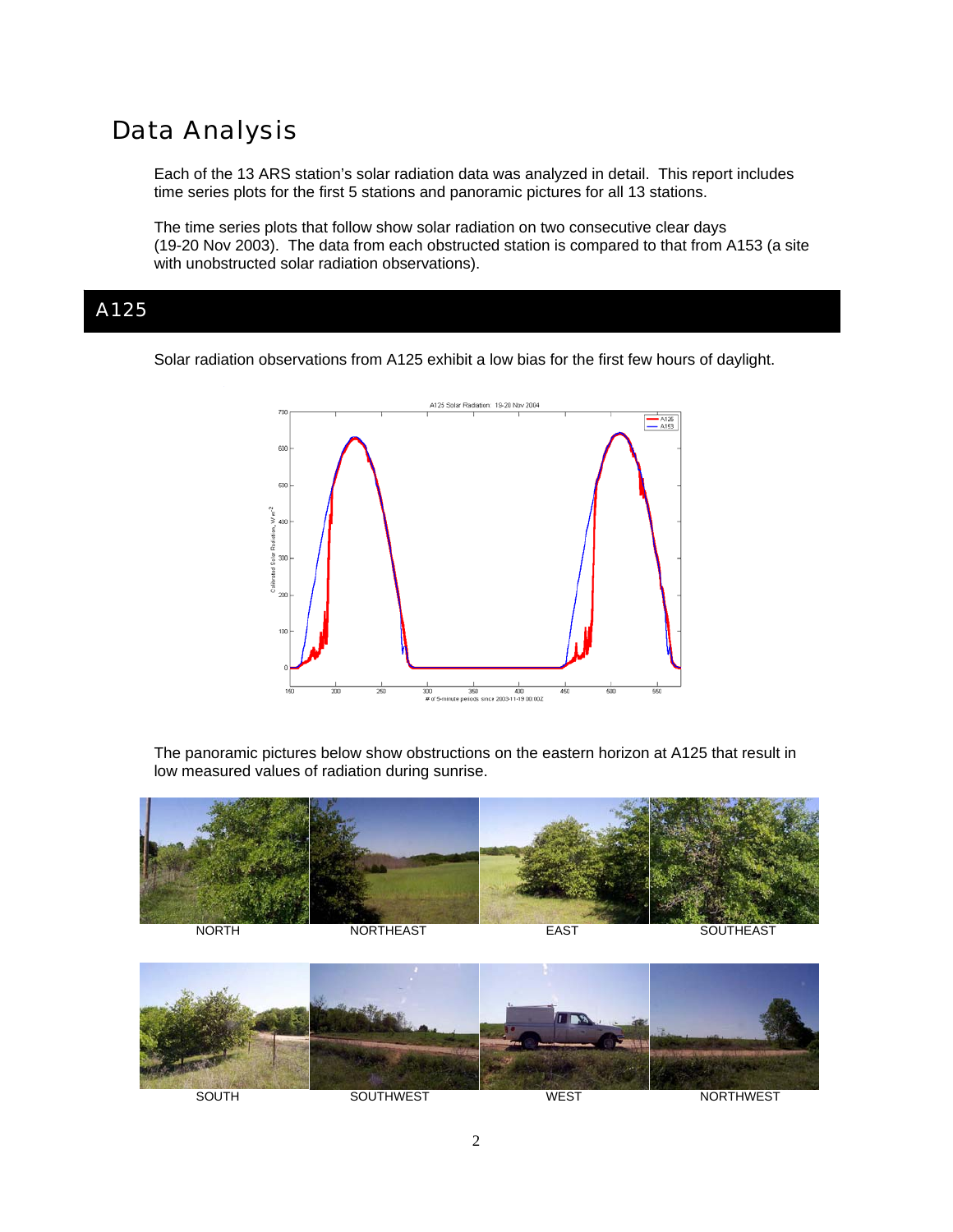Solar radiation observations from A149 exhibit a low bias for a short period of time around midmorning.



The panoramic pictures below show a transmission tower on the eastern horizon at A149 that results in a spike of low measured values of radiation each morning.

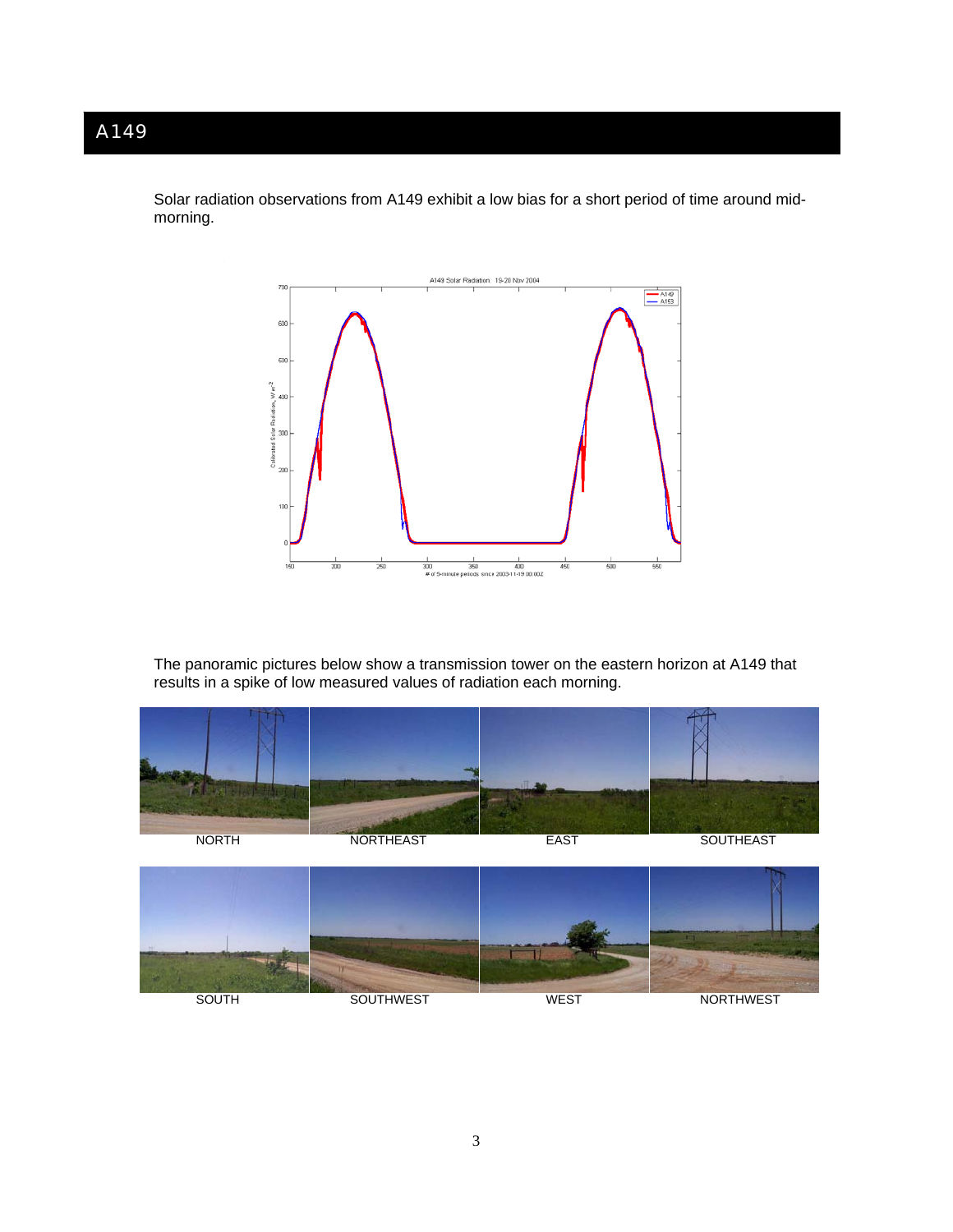Solar radiation observations from A154 exhibit a low bias during sunrise, late morning and sunset.



The panoramic pictures below show obstructions on the eastern and western horizons at A154 that result in low measured values of radiation.

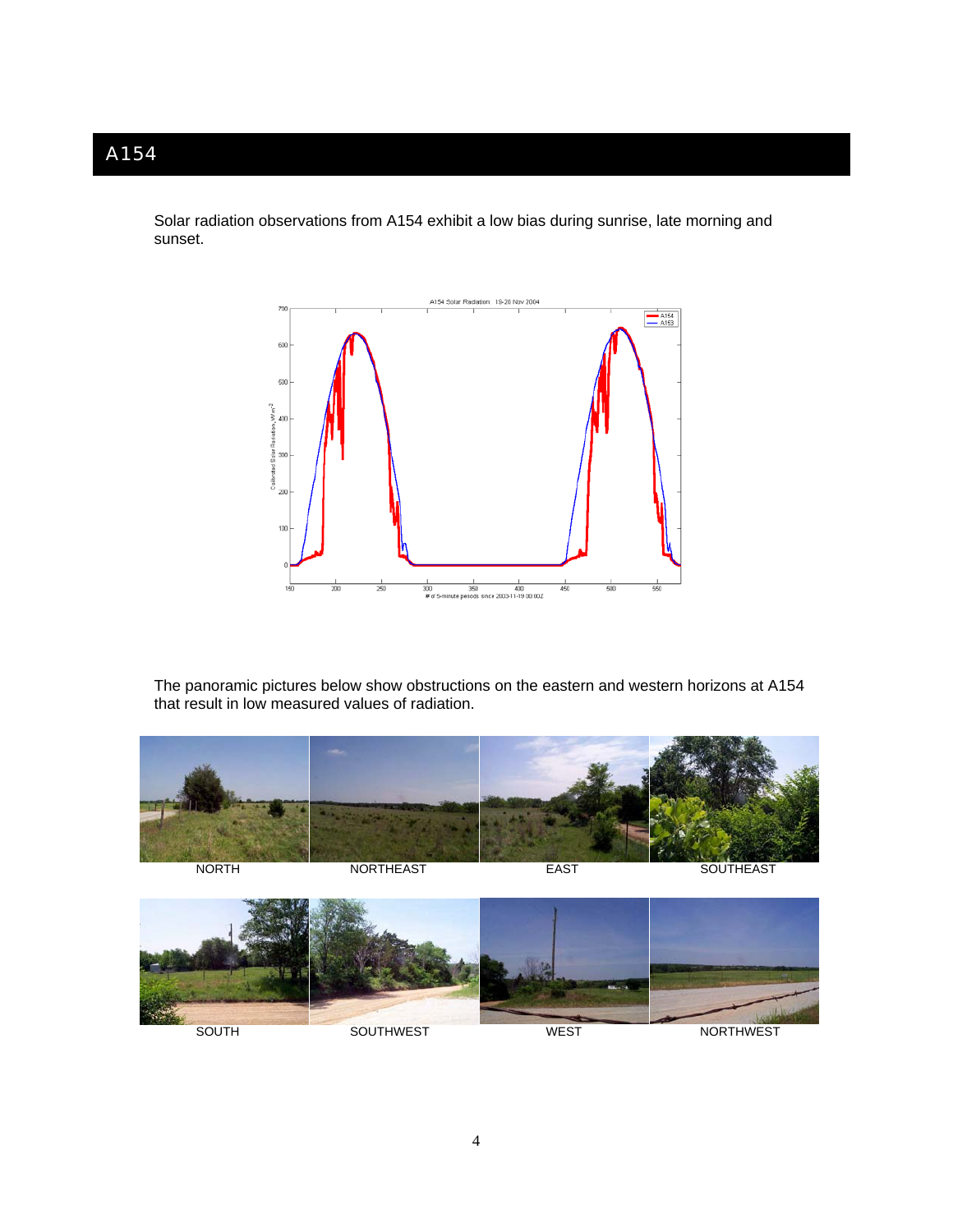Solar radiation observations from A162 exhibit a low bias during sunset.



The panoramic pictures below show obstructions on the western horizon at A162 that result in low measured values of solar radiation during sunset.

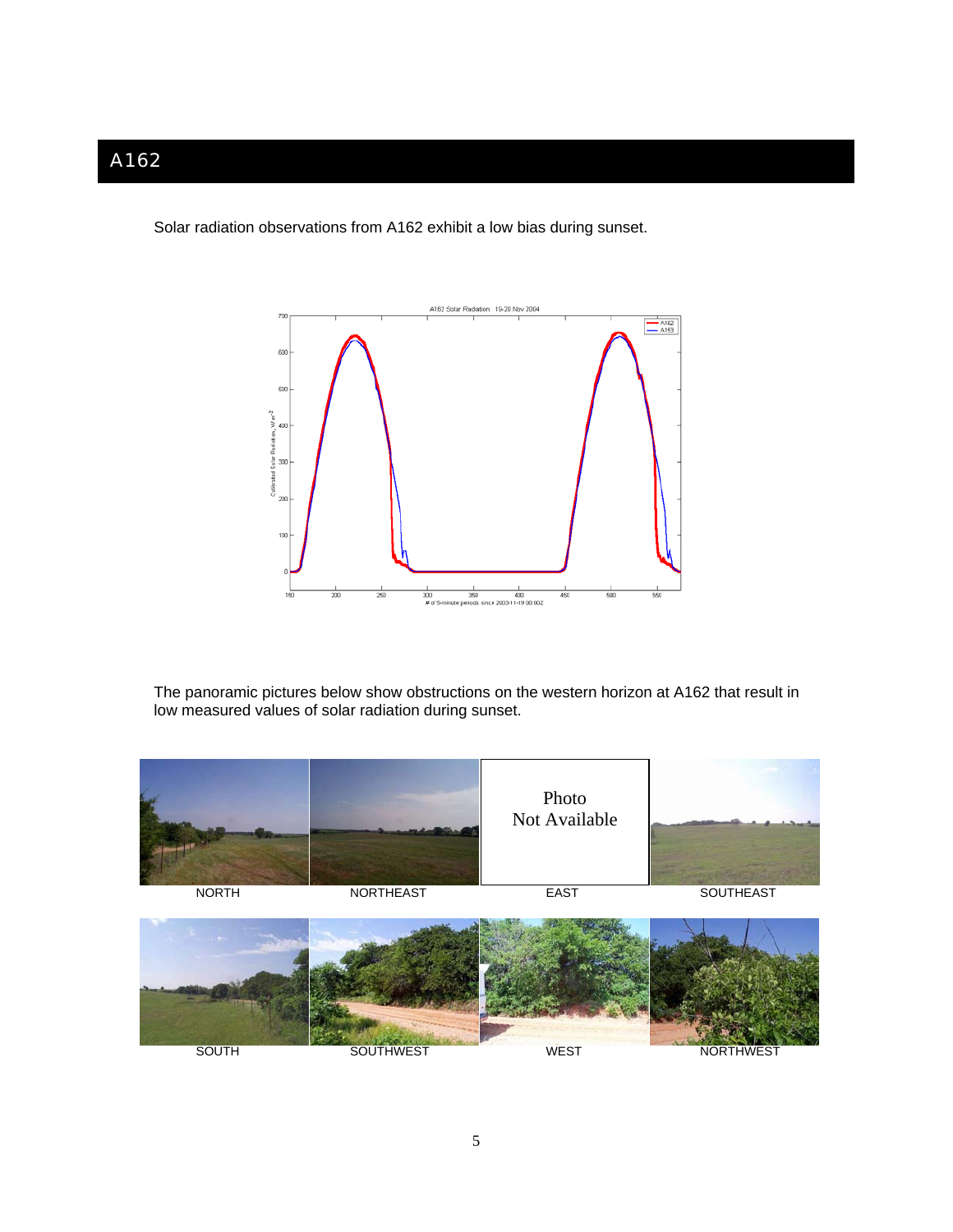Solar radiation observations from A181 exhibit a low bias during sunrise and a much larger low bias during late afternoon and sunset.



The panoramic pictures below show obstructions on both the eastern and western horizons at A181 that result in low measured values of solar radiation during sunrise, late afternoon and sunset.



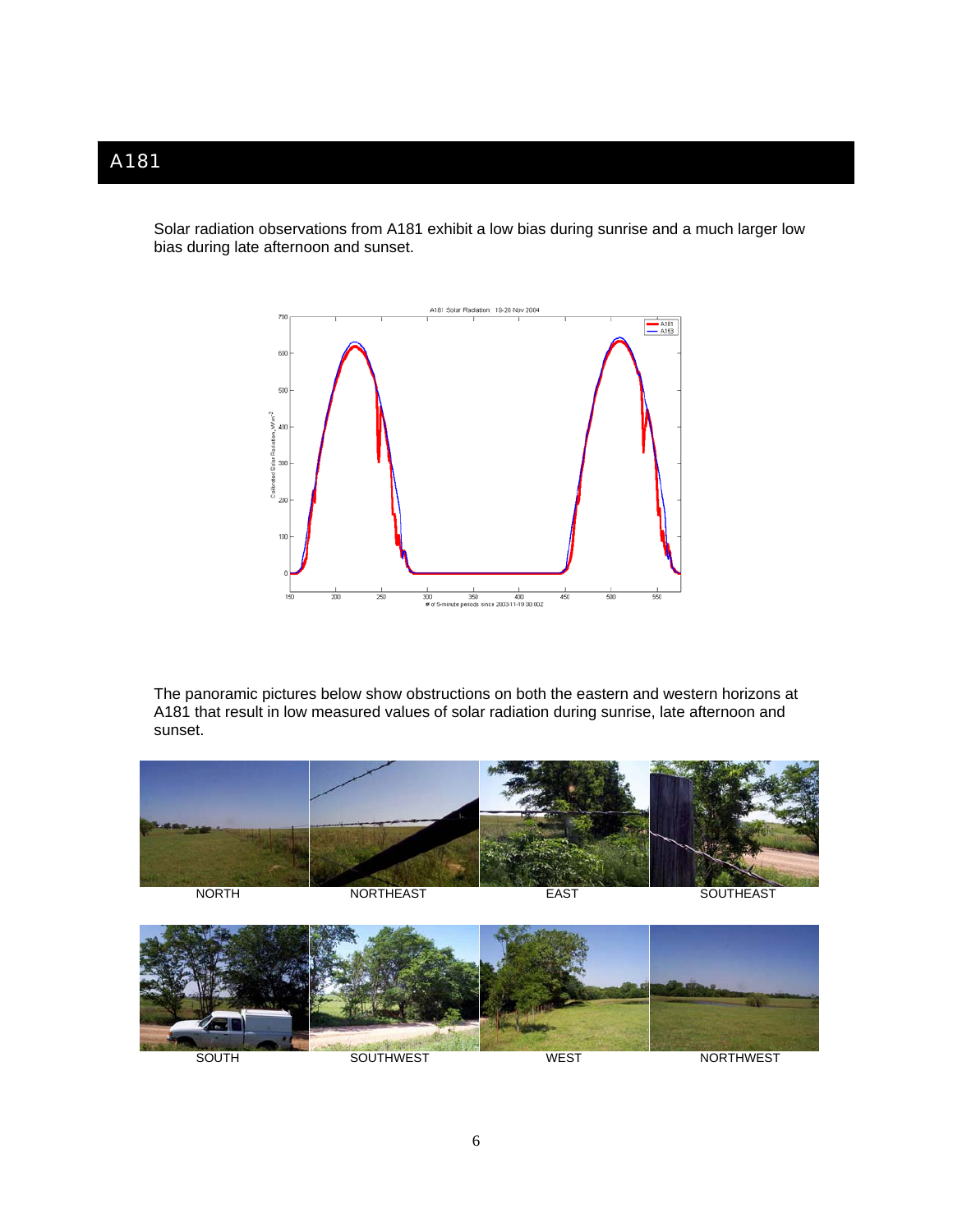The panoramic pictures below show obstructions on the eastern and western horizon at A111 that result in low measured values of solar radiation during sunrise, morning, late morning and late afternoon.



SOUTH SOUTHWEST WEST WEST NORTHWEST

### A144

The panoramic pictures below show obstructions to the east at A144 that result in low measured values of solar radiation during sunrise.

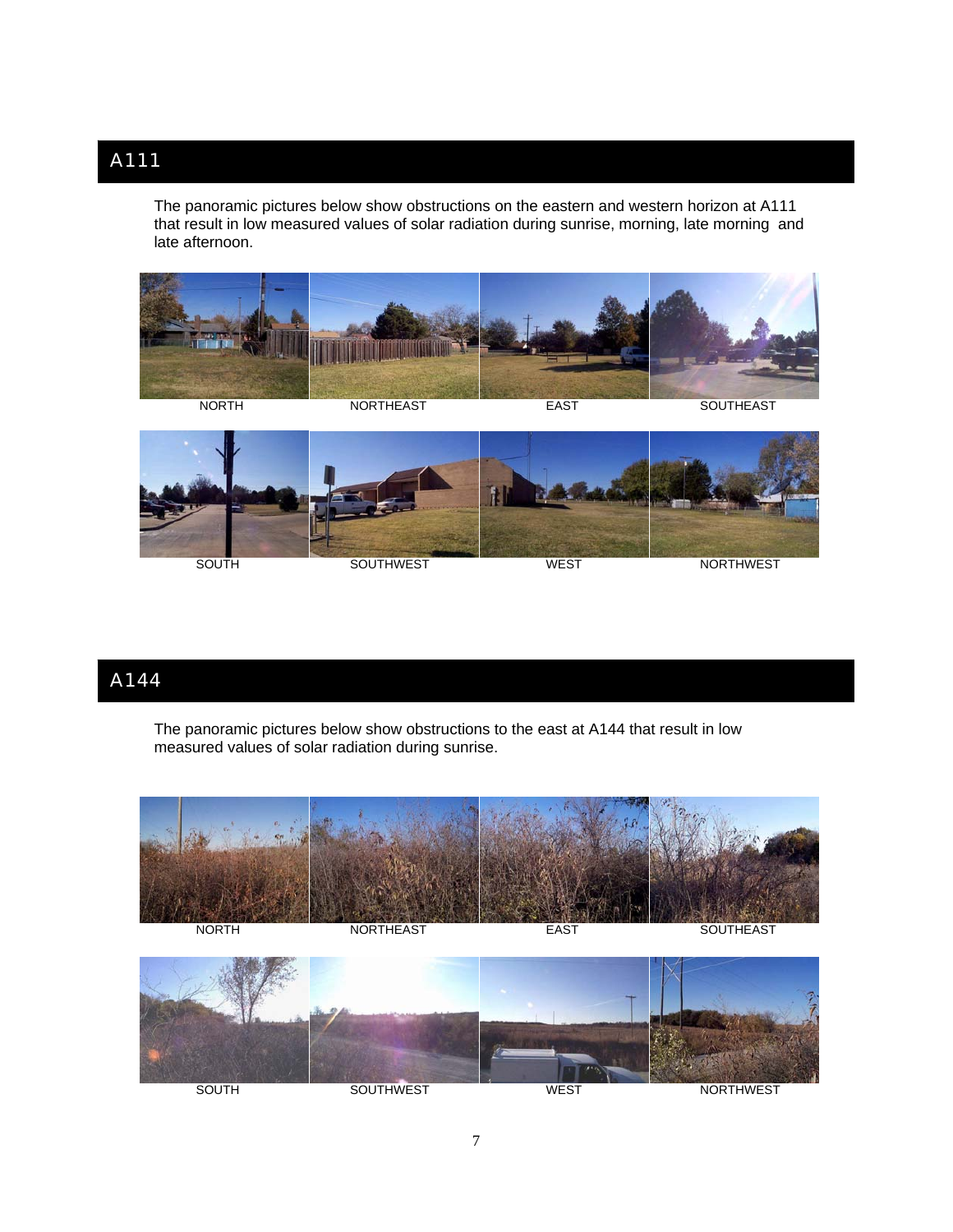The panoramic pictures below show obstructions on the western horizon at A155 that result in low measured values of solar radiation during sunset.



#### A158

The panoramic pictures below show obstructions on the eastern and western horizons at A158 that result in low measured values of solar radiation during late morning, late afternoon and sunset.



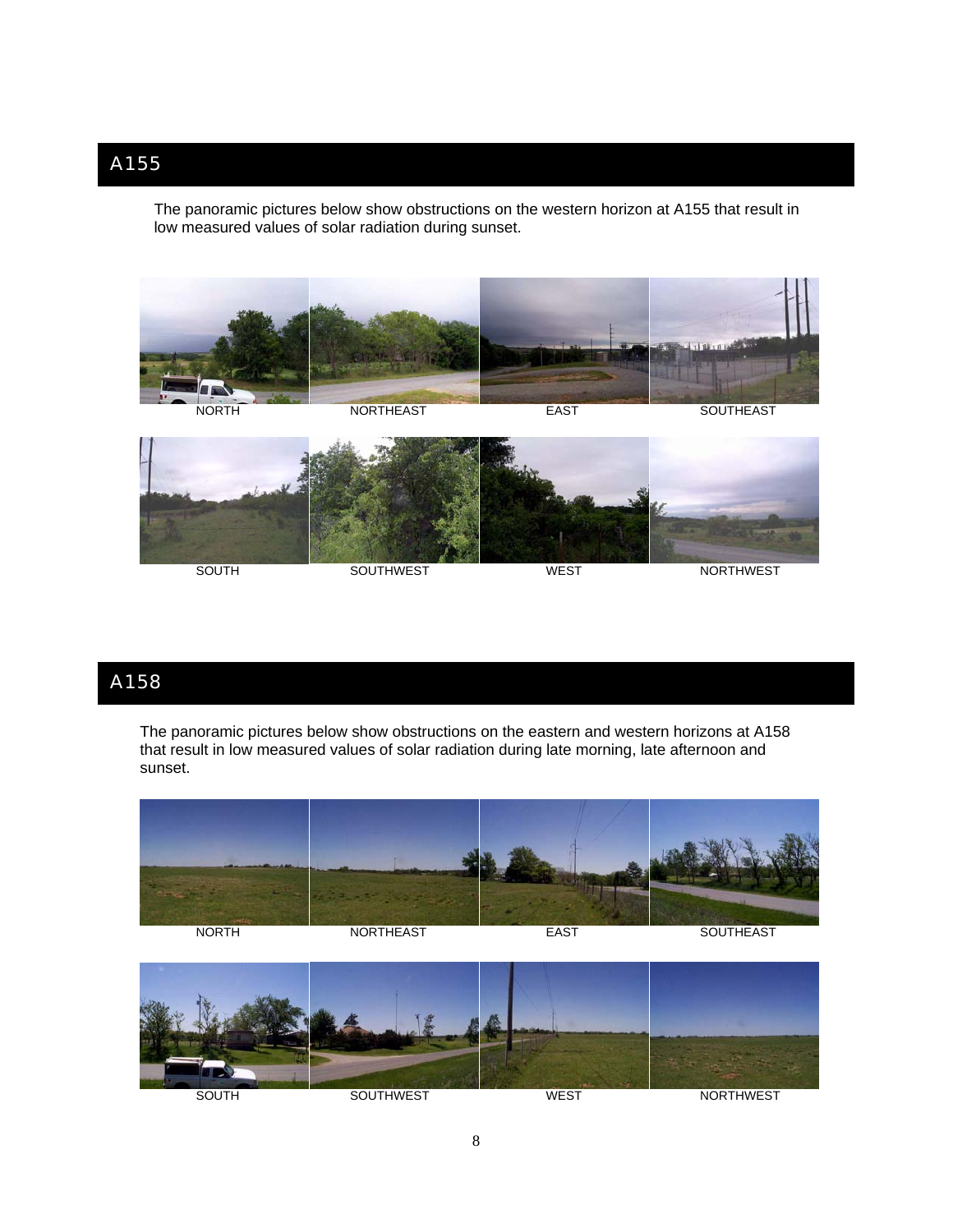The panoramic pictures below show transmission lines and poles on the eastern horizon at A160 that result in low measured values of solar radiation during morning.





# A161

The panoramic pictures below show obstructions on the eastern and western horizon at A161 that result in low measured values of solar radiation during late afternoon and sunset.



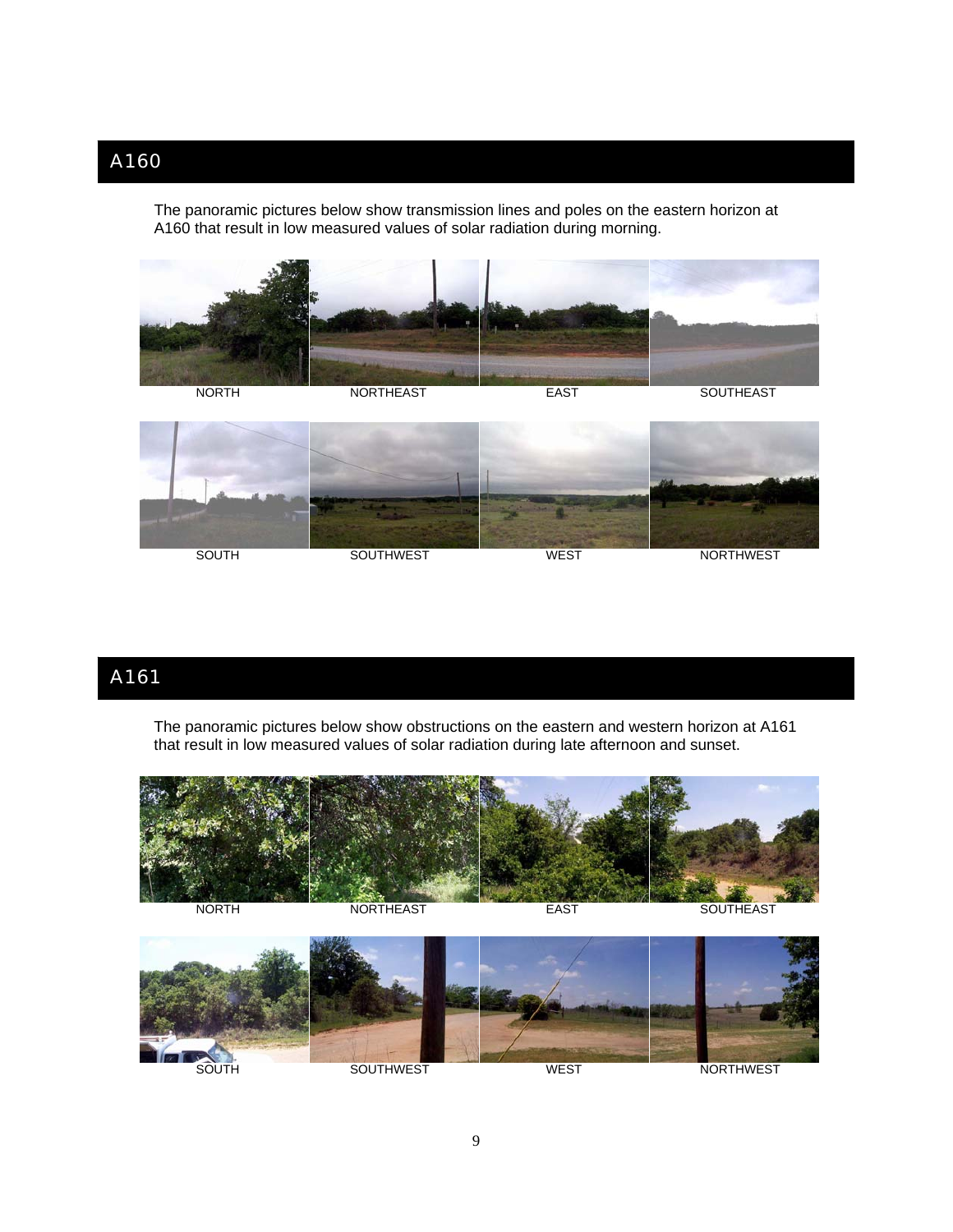T he panoramic pictures below show obstructions on the eastern horizon at A163 that result in low measured values of solar radiation during sunrise.





## A164

The panoramic pictures below show obstructions on the western horizon at A164 that result in low measured values of solar radiation during late afternoon and sunset.